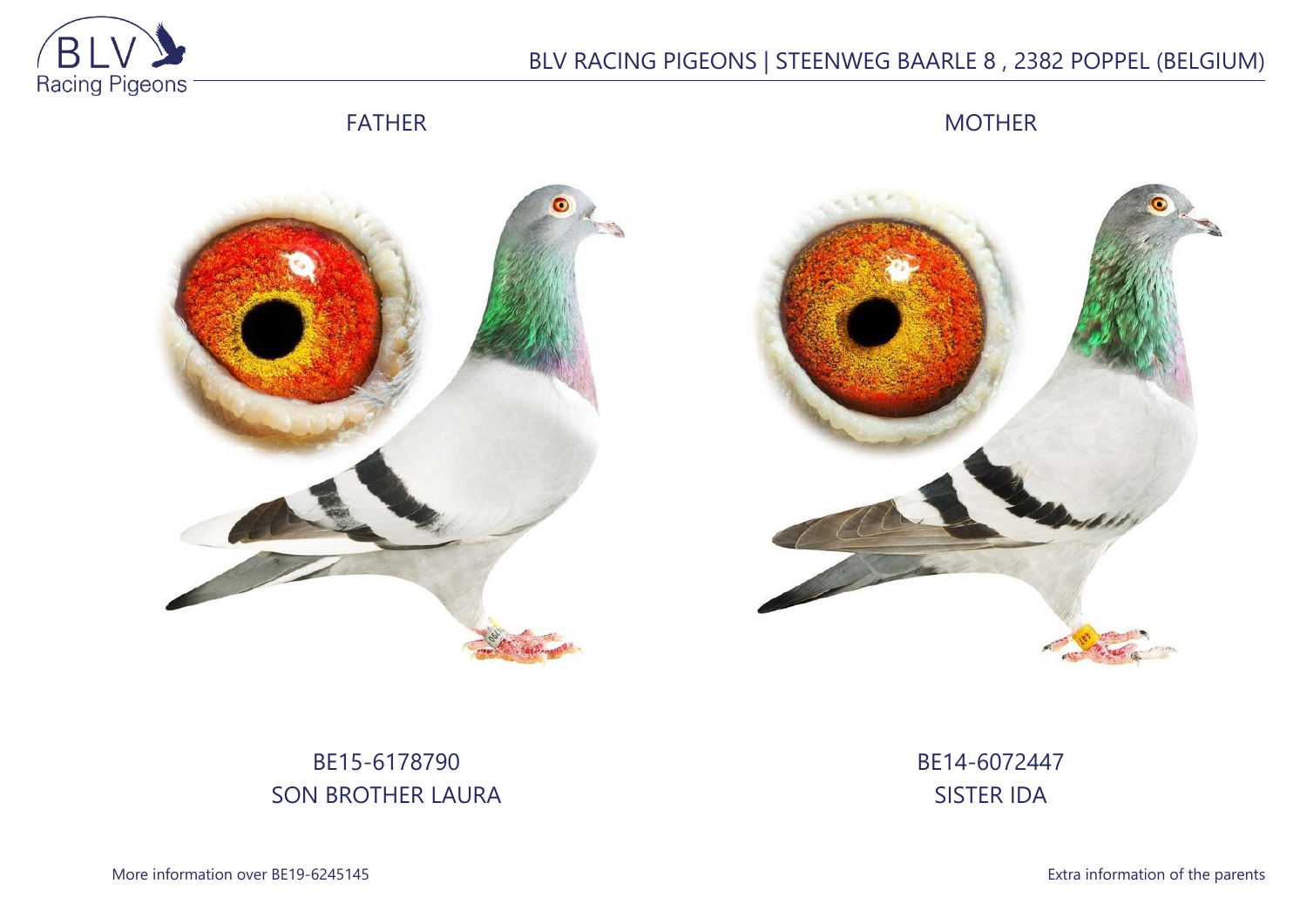

### BLV RACING PIGEONS | STEENWEG BAARLE 8 , 2382 POPPEL (BELGIUM)







| 6072447-14                                                                                                                                                                  | Sister Ida                                                                                                                                                                                                                                                                                    |                                                                                                                                                                                                                                                                                                                                         |
|-----------------------------------------------------------------------------------------------------------------------------------------------------------------------------|-----------------------------------------------------------------------------------------------------------------------------------------------------------------------------------------------------------------------------------------------------------------------------------------------|-----------------------------------------------------------------------------------------------------------------------------------------------------------------------------------------------------------------------------------------------------------------------------------------------------------------------------------------|
| ister Ida<br>Prov. Blois 2018 -<br>ader van:<br>8. Nat. Limoges<br>2. Nat. Chateauroux<br>3. Nat. Chateauroux<br>$\overline{7:}$ 6213112-10<br>Nelson<br>kleinzoon Kaasboer | $V.6346026-06$<br>Favoriet<br>Rechtstreeks LBJ<br>Geerinckx<br>Vader Black Lady.2e Nat.<br>Argenton<br>Broer Fast Boy, vader Ace,<br>2e Nat. Asduif<br>M: 6358796-09<br>Vera<br>dochter Kaashoer<br>gr moeder 2104519-18<br>2de Nat. Bourges                                                  | $V: 2298053 - 04$<br>Rapido 1<br><b>Rechtstreeks LBJ Geerinck</b><br>Vader Just Wait, 1e Nat.<br>M-6202172-04<br>Witpen Bourgeske<br><b>Rechtstreeks LBJ Geerinck</b><br>Grootmoeder Acy, 2e Nat.<br>$V: 6335690-98$<br>"KAASBOER" superkweke<br>vader en grootvader van<br>verschillende topduiven<br>M-6111553-09<br>3de Nat. Bourges |
| M: 6023250-12<br>Lopke<br>33e Nat. Zone La Souterra<br>ine<br>61e Nat. Zone Argenton<br>97e Nat. Bourges                                                                    | $\nabla 6177605-08$<br>Hugo<br>Kleinzoon Kaasboer<br>Noyon 802d -154 pr<br>Toury 786d - 250pr<br>Toury 614d - 169 pr<br>Marne 591d - 97 pr<br>M: 6031765-10<br>Aske<br>1e Asduif Fond Union<br>Antwerpen<br>1e Asduif Flying Club<br>Antwerpen<br>2e Semi Nat. Blois<br>29e Semi Nat. Vierzon | 37357 duiven<br>$V: 6183100-02$<br>Gust<br>zoon Kaasboer<br>Grootvader van<br>M:6108024-03<br>goede kweekduif<br>$\nabla 6176146-05$<br>Zoon KAASBOER<br>Vader van Blauwke 508-09:<br>64° Nat Bourges 37357d<br>M6404429-06<br><b>Roziers Walter</b>                                                                                    |

| ĵ |                                                             |
|---|-------------------------------------------------------------|
|   |                                                             |
| ŗ | 6235626-92<br>Blauw<br>6404318-96<br><b>BLAUW</b>           |
|   | $-6224270 - 08$<br>Pascal<br>6385691-07<br>Elsje            |
|   | 6335690-98<br>"KAASBOER" superkweker<br>6345097-00<br>Blauw |
|   | 6344997-01<br>Blauw<br>6364383-01<br>Blauw                  |
|   | 6335690-98<br>"KAASBOER" superkweker<br>6407575-97<br>Blauw |
|   | 6225246-01<br>Intelegente                                   |
|   | 6246934-04<br>Nike                                          |

zomerjong

**Hok Van de Wouwer** Melkouwen 8 - 2590 Berlaar (Belgium)

Van de Wormer Kint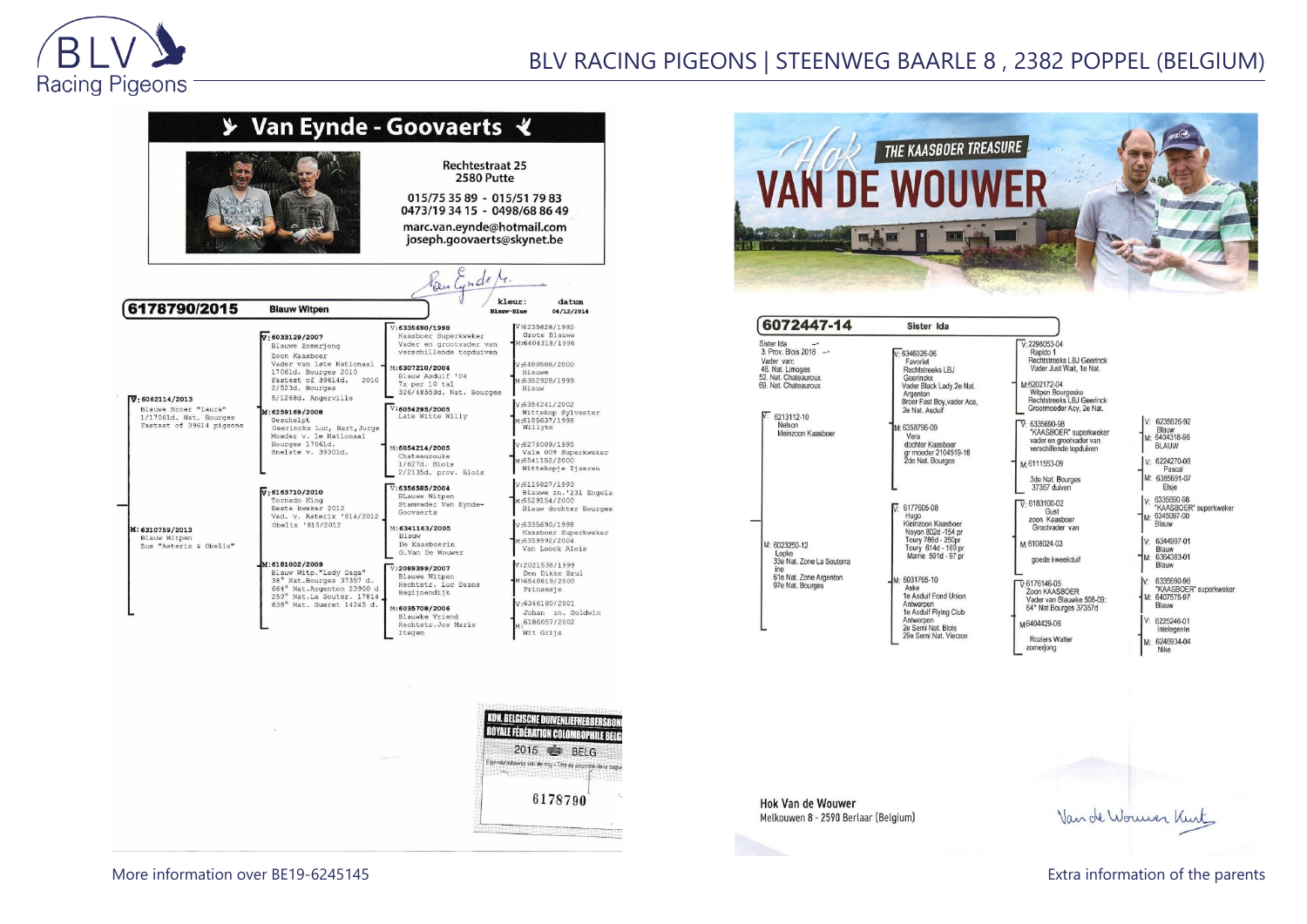

### More information of 6178790/2015

Father of BE19-6038067 **73. Nat. Zone Bourges – 8,562 birds 2019 240. Nat. Bourges – 28,446 birds 1151. Nat. Zone Argenton – 6,657 birds 2019 1259. Nat. Zone Chateauroux – 6,671 birds 2019** Father of BE18-6063714 **314. Nat. Chateauroux – 17,281 birds 2018 100. prov. Chevrainvilliers – 5,197 birds 2018** Father of BE20-6188024 **1. Melun 1,488 birds & fastest of 5,148 birds 10. Sermaises - 1,483 birds 511. Nat. Chateauroux – 15,322 birds 2020 - FATHER IS 'BROTHER LAURA', BRED FROM 'RONY' X 'GEERINCKX 169'** Full brother to 'Laura' **1. Nat. Bourges 2010 - 17,061 birds & fastest from 39,577 birds 7. prov. Bourges - 2,312 birds 74. Nat. Bourges - 37,357 birds Also winner of 25.-45.-63. provincial** Full brother to 'Serena' 303/12 **1. Nat. Zone Poitiers YL - 2,538 birds 2013** - 'Serena' is breeder of 'Laury' BE14-3150674 **Current 2020 super breeder at Van De Wouwer** - 'Laury' is (g.)father of winners **3. prov. Blois - 2,744 birds 2018 4. Nat. Zone Argenton – 4,957 birds / 16. Nat. 16,762 birds 48. Nat. Limoges - 15,979 birds 2020 52. Nat. Chateauroux - 18,499 birds 2017 69. Nat. Chateauroux - 1,712 birds 2017 Also 157.-304.-314.-434. Nat. & 25.-33.-61.-81. prov.** Full brother to 'Femke' 158/11 **8. I.prov. Bourges YB – 2,263 birds 2011 11. Nat. Zone / 20. Nat. Argenton YL - 22,384 birds 2012 46. Nat. Zone Bourges old - 3,803 birds 2013 / 137. Nat. 19,655 birds 76. Nat. Zone / 135. Nat. Montluçon YL - 22,875 birds 2012 94. s-Nat. Vierzon YL - 3,585 birds 2012 Mother of 'Na fi', 1. prov. Argenton YB 2014** Full brother to 'Jul' 728/10 **3. Noyon YB – 1,289 birds 2010 4. Noyon YL – 1,164 birds 2011**

#### More information of 6072449/2014

**Never raced, summer youngster 2014** Mother of BE16-6023031 **69. Nat. Chateauroux - 1,712 birds 2017 159. Nat. Zone / 595. Nat. Bourges – 28,078 birds 181. Nat. Zone / 434. Nat. Argenton – 19,592 birds 247. I.prov. Vierzon 4,854 birds 2017 485. prov. Gien – 5,470 birds 2016** Mother of 'Serenity' 384/17 **3. prov. Blois - 2,744 birds 2018 25. prov. Le Mans – 359 birds 2018 33. prov. Argenton - 1,339 birds 2019 48. Nat. Limoges - 15,979 birds 2020 52. Nat. Chateauroux - 18,499 birds 2017 81. prov. Issoudun - 1,400 birds 2019 304. Nat. Chateauroux – 4,641 birds 2018 314. Nat. Argenton – 3,322 birds 2018 641. Nat. Argenton – 15,235 birds 2019 741. Nat. Chateauroux – 27,081 birds 2018 828. Nat. Issoudun – 10,603 birds 2020 844. Nat. Issoudun – 8,248 birds 2019** Mother of BE16-6023065 **266. Nat. Zone / 935. Nat. Bourges – 28,078 birds 31. Noyon – 835 birds 2017 38. Quievrain – 728 birds 2016** Mother of BE19-6038067 **73. Nat. Zone / 240. Nat. Bourges – 28,446 birds 1151. Nat. Zone Argenton – 6,657 birds 2019 1259. Nat. Zone Chateauroux – 6,671 birds 2019** Full sister to 'Ida' 011/13 **49. Nat. Zone Châteauroux - 1,725 birds 2013 / 115. Nat. 12,071 birds 76. Nat. Zone Nevers - 2,453 birds 2013 / 166. Nat. 11,579 birds 89. Nat. Zone Guéret - 2,290 birds 2013 / 313. Nat. 11,894 birds 103. Nat. Zone Issoudun - 3,340 birds 2013 / 261. Nat. 16,615 birds 130. prov. Châteauroux - 2,664 birds / 208. Nat. Zone 4,158 birds**